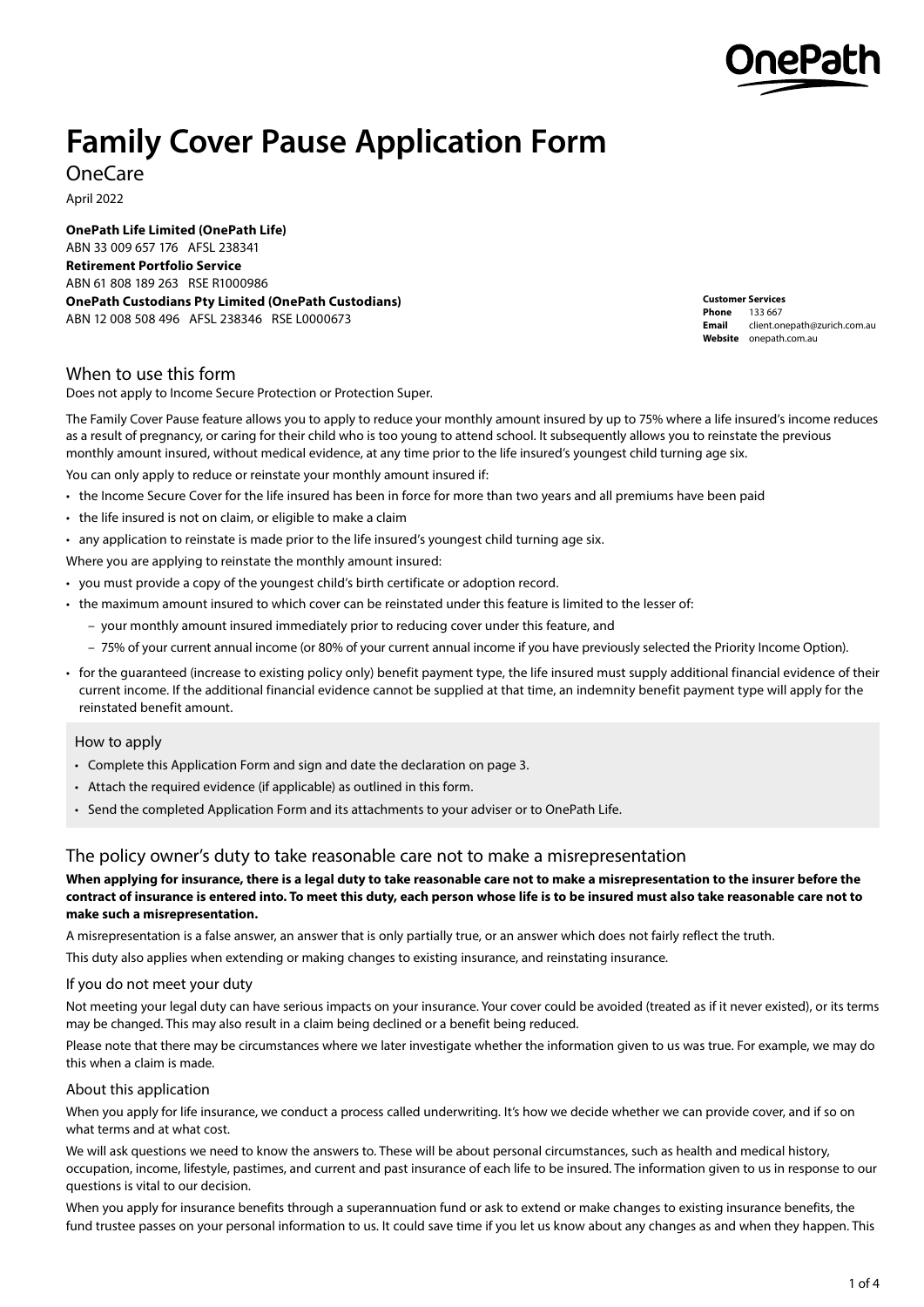is because any changes might require further assessment or investigation.

### Guidance for answering our questions

You are responsible for the information provided to us. Each person answering our questions should:

- think carefully about each question before answering. If you are unsure of the meaning of any question, please ask us before you respond
- answer every question
- answer truthfully, accurately and completely. If you are unsure about whether you should include information, please include it
- review your application carefully. If someone else helped prepare your application (for example, your adviser), please check every answer (and if necessary, make any corrections).

#### Changes before your cover starts

Before your cover starts, please tell us about any changes that mean you and each person who answered our questions would now answer differently. It could save time if you let us know about any changes as and when they happen. This is because any changes might require further assessment or investigation.

#### Notifying the insurer

If, after the cover starts, you think you may not have met your duty, please contact us immediately and we'll let you know whether it has any impact on the cover.

#### Telephone contact

After you submit your application, we may contact you by phone to collect any information missing from your application. The information you provide will be recorded and used in the assessment of your application for insurance cover. The need for you to take reasonable care not to make a misrepresentation to the insurer before the contract of insurance is entered into also applies during any phone contact with us.

#### If you need help

It's important that you and every person answering our questions understands this information and the questions we ask. Ask us or your adviser for help if you have difficulty answering our questions or understanding the application process.

If you're having difficulty due to a disability, understanding English or for any other reason, we're here to help and can provide additional support for anyone who might need it. You can have a support person you trust with you.

#### What can we do if the duty is not met?

If a person who answers our questions does not take reasonable care not to make a misrepresentation, there are different remedies that may be available to us. These are set out in the *Insurance Contracts Act 1984* (Cth). They are intended to put us in the position we would have been in if the duty had been met.

For example we may do one of the following:

- avoid the cover (treat it as if it never existed)
- vary the amount of the cover
- vary the terms of the cover.

Whether we can exercise one of these remedies depends on a number of factors, including all of the following:

- whether the person who answered our questions took reasonable care not to make a misrepresentation. This depends on all of the relevant circumstances. This includes how clear and specific our questions were and how clear the information we provided on the duty was
- what we would have done if the duty had been met for example, whether we would have offered cover, and if so, on what terms
- whether the misrepresentation was fraudulent
- in some cases, how long it has been since the cover started.

Before we exercise any of these remedies, we will explain our reasons, how to respond and provide further information, and what you can do if you disagree.

# Details of life insured

| Policy number(s)            |    |     |    |               |    |       |  |
|-----------------------------|----|-----|----|---------------|----|-------|--|
| Title                       | Mr | Mrs | Ms | <b>Miss</b>   | Dr | Other |  |
| Surname                     |    |     |    | First name(s) |    |       |  |
| Date of birth (dd/mm/yyyy)L |    |     |    |               |    |       |  |

# Reducing your monthly amount insured

You may apply to reduce your monthly amount insured by up to 75%. However, the monthly amount insured must be at least \$1,250 after this reduction.

| 1. I wish to reduce my monthly amount insured* t |  |  |  |
|--------------------------------------------------|--|--|--|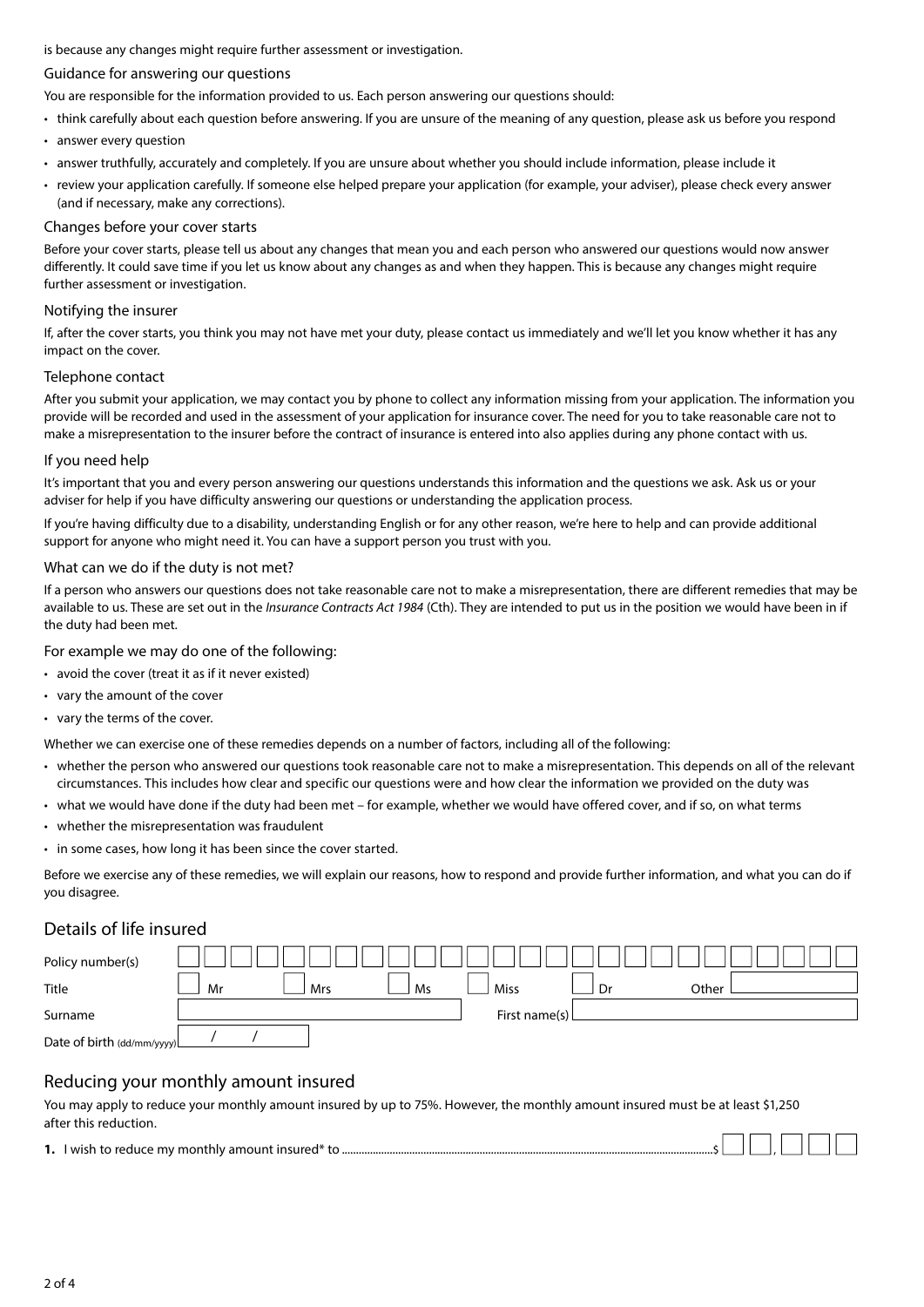|                                                                  | Please use the following table to calculate the maximum reduction under this feature.        |                                                                                                                                                                                                                                                                                      |           |
|------------------------------------------------------------------|----------------------------------------------------------------------------------------------|--------------------------------------------------------------------------------------------------------------------------------------------------------------------------------------------------------------------------------------------------------------------------------------|-----------|
| Current monthly amount insured                                   |                                                                                              |                                                                                                                                                                                                                                                                                      | (A)       |
| Maximum allowable reduction (i.e. 75% x A)                       |                                                                                              |                                                                                                                                                                                                                                                                                      | (B)       |
| $A - B$                                                          |                                                                                              |                                                                                                                                                                                                                                                                                      | (C)       |
|                                                                  | Minimum reduced monthly amount insured is the higher of C and \$1,250                        |                                                                                                                                                                                                                                                                                      |           |
| * minimum \$1,250 monthly amount insured after the reduction     |                                                                                              |                                                                                                                                                                                                                                                                                      |           |
|                                                                  | If your child has been born, go to 2a. If you are currently pregnant, go to 2b.              |                                                                                                                                                                                                                                                                                      |           |
| 2a. Details of life insured's youngest child                     |                                                                                              |                                                                                                                                                                                                                                                                                      |           |
| Surname                                                          |                                                                                              | First name(s)                                                                                                                                                                                                                                                                        |           |
| Date of birth $\frac{dd}{m}$ /yyyy)                              |                                                                                              |                                                                                                                                                                                                                                                                                      |           |
| 2b. Expected due date (dd/mm/yyyy)                               |                                                                                              |                                                                                                                                                                                                                                                                                      |           |
| Reinstating your monthly amount insured                          |                                                                                              |                                                                                                                                                                                                                                                                                      |           |
|                                                                  |                                                                                              | You may apply to reinstate your monthly amount insured in line with your increase in income, to the same level it was prior to applying for                                                                                                                                          |           |
|                                                                  |                                                                                              | Family Cover Pause, without medical evidence, at any time prior to the life insured's youngest child turning age six.                                                                                                                                                                |           |
|                                                                  |                                                                                              |                                                                                                                                                                                                                                                                                      |           |
|                                                                  | * maximum monthly amount insured is the amount prior to applying for Family Cover Pause      |                                                                                                                                                                                                                                                                                      |           |
| 2. Employer's name or name                                       |                                                                                              |                                                                                                                                                                                                                                                                                      |           |
| of business or practice                                          |                                                                                              |                                                                                                                                                                                                                                                                                      |           |
| Business address no. and street                                  |                                                                                              | Choose one                                                                                                                                                                                                                                                                           |           |
| Suburb/Town                                                      |                                                                                              | <b>State</b>                                                                                                                                                                                                                                                                         | Postcode  |
|                                                                  | 3. Has your occupation and/or employment situation changed since you applied for this policy |                                                                                                                                                                                                                                                                                      | Yes<br>No |
| If yes, please provide details (including any changes in duties) |                                                                                              |                                                                                                                                                                                                                                                                                      |           |
|                                                                  |                                                                                              |                                                                                                                                                                                                                                                                                      |           |
|                                                                  |                                                                                              |                                                                                                                                                                                                                                                                                      |           |
|                                                                  |                                                                                              | 4. How many hours per week do you work in total in your principal occupation (including hours worked from home)?                                                                                                                                                                     |           |
|                                                                  | 5. What is your current annual income net of business expenses but before tax?               |                                                                                                                                                                                                                                                                                      |           |
|                                                                  |                                                                                              |                                                                                                                                                                                                                                                                                      |           |
|                                                                  |                                                                                              |                                                                                                                                                                                                                                                                                      |           |
|                                                                  |                                                                                              | Where you are applying to reinstate the monthly amount insured for the guaranteed (increase to existing policy only) benefit payment<br>type, the life insured must supply additional financial evidence of their current income. If the additional financial evidence cannot be     |           |
|                                                                  |                                                                                              | supplied at this time, an indemnity benefit payment type will apply for the reinstated benefit amount.                                                                                                                                                                               |           |
|                                                                  |                                                                                              | The maximum amount insured to which cover can be reinstated under this feature is limited to the lesser of:                                                                                                                                                                          |           |
|                                                                  | • your monthly amount insured immediately prior to reducing cover under this feature, and    |                                                                                                                                                                                                                                                                                      |           |
|                                                                  |                                                                                              | • 75% of your current annual income (or 80% of your current annual income if you have previously selected the Priority Income Option).                                                                                                                                               |           |
| 6. Details of life insured's youngest child                      |                                                                                              |                                                                                                                                                                                                                                                                                      |           |
| Surname                                                          |                                                                                              | First name(s)                                                                                                                                                                                                                                                                        |           |
| Date of birth (dd/mm/yyyy)                                       |                                                                                              |                                                                                                                                                                                                                                                                                      |           |
| Declarations                                                     |                                                                                              |                                                                                                                                                                                                                                                                                      |           |
| The following declarations apply for all applications            |                                                                                              |                                                                                                                                                                                                                                                                                      |           |
| I/We, whose signature appears below, declare that:               |                                                                                              |                                                                                                                                                                                                                                                                                      |           |
|                                                                  |                                                                                              | • I/We have read and understood my/our duty to take reasonable care not to make a misrepresentation and declare that the statements and                                                                                                                                              |           |
|                                                                  | answers provided in this application are true, accurate and complete.                        |                                                                                                                                                                                                                                                                                      |           |
|                                                                  |                                                                                              | • I/We understand that the information I/we provide in this Application Form along with any other statements made or evidence provided<br>in connection with this application will be relied upon and used by OnePath Life to assess this application. I/We have read and understood |           |

- my/our duty to take reasonable care not to make a misrepresentation and the consequences of not meeting the legal duty and answering all questions truthfully and completely.
- I/We are not eligible to make a claim under this policy, nor any other policy issued by OnePath Life for this life insured.